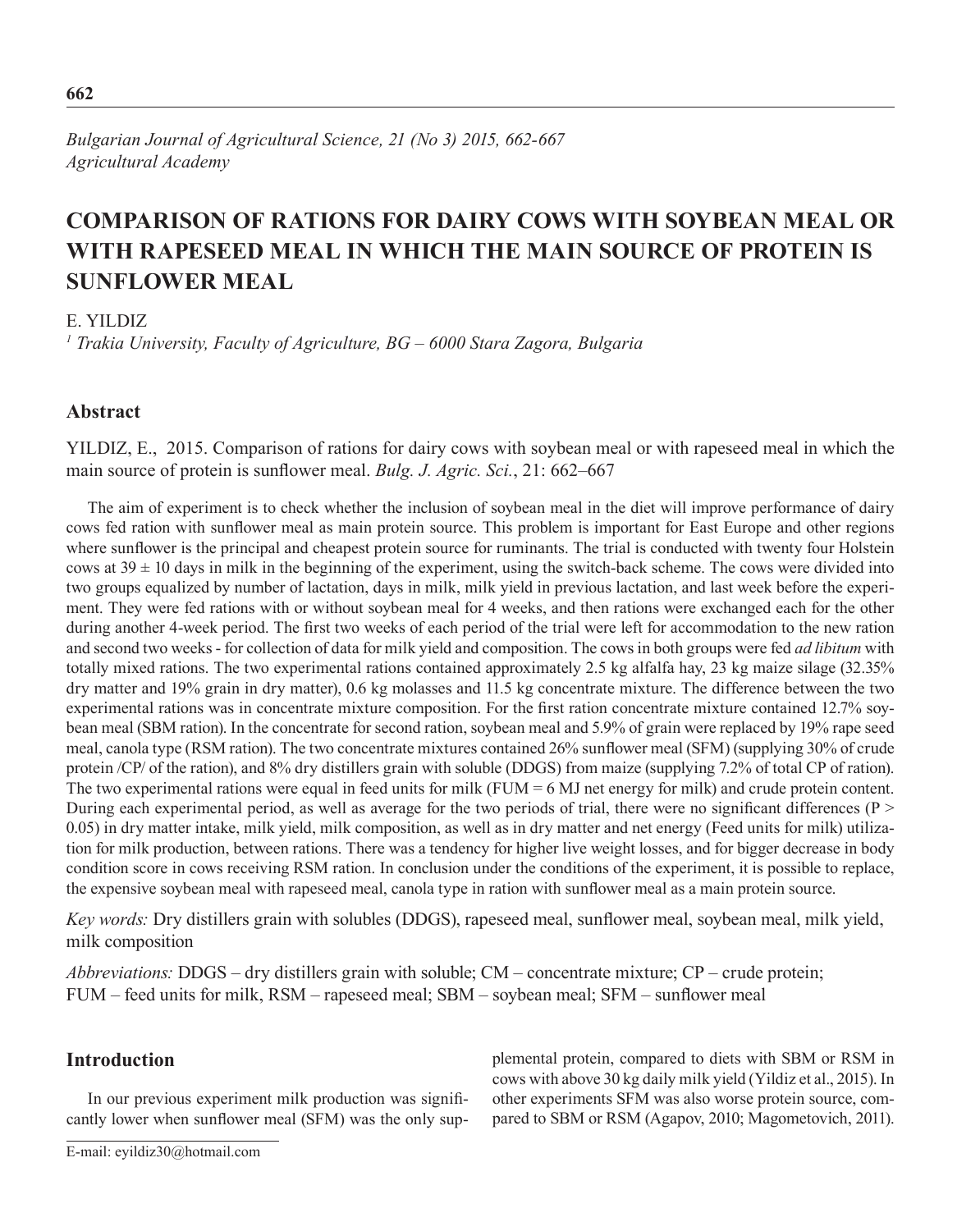However, blend of SFM and SBM supports better production of dairy cows than either of protein sources alone (Nishino et al., 1980; Drackley and Schingoethe, 1986). It is expected that the combination of SFM and RSM will also be better than using them separately, because of presumably better amino acid balance (Yildiz et al., 2015) and better conditions for microbial protein synthesis into the rumen of cows.

The experiments for inclusion of SFM in different combinations with other available and cheaper protein sources in the rations, especially for high yielding cows are scarce. On the other hand it is important issue for Bulgaria and other countries where sunflower is the main oil bearing crop in order to evaluate the possibility to decrease the expensive imported SBM or to exclude it from ration of high producing dairy cows by a proper combination of locally available SFM, RSM and DDGS.

The aim of the present experiment was to determine whether it is possible to replace soybean meal with rapeseed meal, canola type, in a typical for Bulgaria and for the region diet based on maize silage and small quantity of lucerne hay and SFM with some DDGS, as main protein sources.

## **Materials and Methods**

Twenty four multiparous Holstein cows  $(39 \pm 10)$  days in milk) were used in a switch-back scheme to test two rations. The cows were divided into two groups equalized by number of lactations, days in milk, milk yield in previous lactation, and last week before experiment. They were fed rations with or without soybean meal for 4 weeks, and then rations were exchanged each for the other during another 4 weeks period. The first two weeks of each period of trial the animals were adapted to the new rations and the other two weeks were used for collection of data for milk yield and composition. The cows in both groups were fed *ad libitum* with totally mixed rations. The two experimental rations contained approximately 2.5 kg alfalfa hay, 23 kg maize silage (32.35% dry matter and 19% grain in dry matter) and 0.6 kg molasses. The aim of inclusion of 0.6 kg molasses in rations was to ensure minimum sugar content and encourage rumen fermentation. Additionally both groups received 11.5 kg concentrate mixture per cow.

The two experimental rations differed in concentrate mixture (CM) composition. Ingredient compositions of two concentrate mixtures are presented in Table 1. For the first ration CM contained 12.7% soybean meal (SBM ration). In the second ration CM soybean meal and 5.9% of grain (barley wheat and maize) was replaced with 19% rape seed meal canola type (RSM ration). The two CM contained 26% sunflower meal (SFM) (supplying 30% of CP of the ration), and

#### **Table 1 Ingredients composition of concentrate mixtures (CM)**

|                    | CM with      | CM with  |  |  |
|--------------------|--------------|----------|--|--|
| Ingredients        | SBM, $%$     | RSM, $%$ |  |  |
| Maize, ground      | 17           | 20       |  |  |
| Barley, ground     | 16.1         | 10       |  |  |
| Wheat, ground      | 15.8         | 13       |  |  |
| DDGS of maize      | 8            | 8        |  |  |
| Sunflower meal     | 26           | 26       |  |  |
| Soybean meal       | 12.7         | $\Omega$ |  |  |
| Rape seed meal     | $\mathbf{0}$ | 19       |  |  |
| Limestone          | 1.4          | 1        |  |  |
| Sodium bicarbonate | 1.8          | 1.8      |  |  |
| Sodium chlorate    | 0.7          | 0.7      |  |  |
| Premix*            | 0.5          | 0.5      |  |  |

\* Premix supplied in 1 kg concentrate mixture: 15 000 IU vitamin A, 2500 vitamin  $D<sub>2</sub>$  120 mg vitamin E, 8 mg vitamin K<sub>3</sub>, 2.55 mg vitamin B<sub>1</sub> 2.55 mg vitamin B<sub>2</sub>, 0.64 mg vitamin B<sub>6</sub>, 12 μg vitamin B<sub>12</sub>, 320 mg vitamin PP, 5.1 mg dicalcium pantotenate, 300 mg choline chloride, 320 μg biotin, 100 mg manganese, 35 mg cupper, 250 mg zinc, 4 mg iodine, 0.45 mg selenium, 3 mg cobalt, 300 mg magnesium and 10x10<sup>9</sup> CFU of *Saccharomyces cerevisiae* CNCM I – 1077.

8% dry distillers grain with solubles (DDGS) from maize (supplying 7.2% of total CP of ration). The two experimental rations were equal in feed units for milk (FUM = 6 MJ net energy for milk) and CP content. The amino acid lysine was 5.54 – 5.55% of protein digestible in intestine in RSM ration, vs. 5.60% for SBM rations (Table 3).

Cows were kept tied in a barn and individually fed *ad libitum* a total mixed ration (TMR) two times daily (07:00 and 19:00 h). Feed intakes were recorded daily. Refusals were kept between 2 and 5% of offered TMR, by slightly adjusting the quantity of TMR. After drying up of refusal, remaining DM was subtracted from offered DM to calculate the real intake of different feeds and DM.

The cows were milked three times a day in herringbone milking parlour with individual measurement of milk in each milking. Samples of milk for analyses were taken once per week during the last two weeks of the trial. Samples were mixed by gentle inversion and composite by weight corresponding to the respective milking of each cow on sampling day. These samples were sent to laboratory for analysis where fat, protein, and lactose were determined using infrared spectroscopy (Milkoscan FT-120, Foss, Denmark).

Samples of forages were collected for 3 consecutive days at the end of each period. Samples were composited by period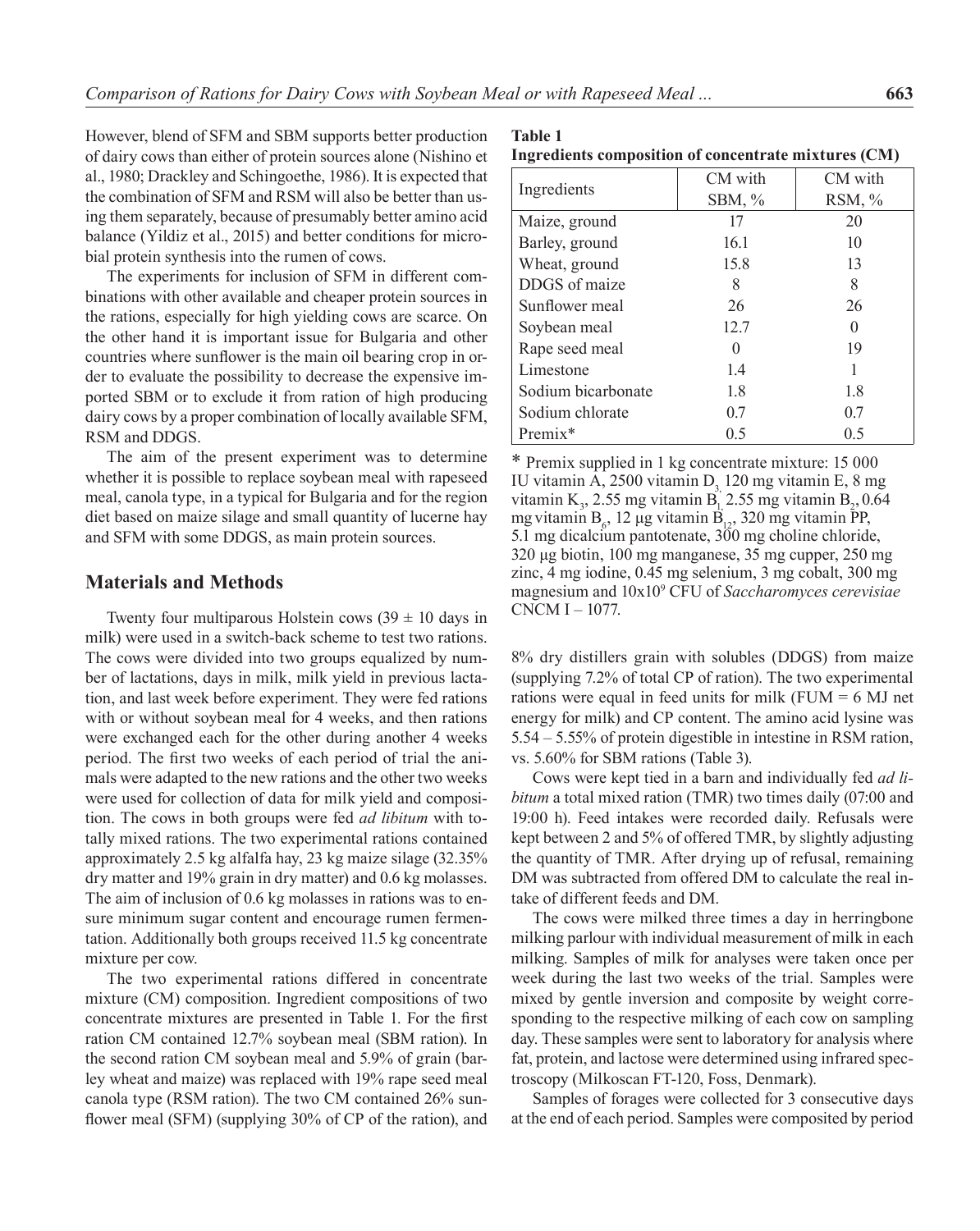and dried at 55°C for 48 h. Composites were ground through a 1-mm screen. Samples were corrected to 100% DM by drying an aliquot of the composite at 105°C for 24 h.

Samples of lucerne hay, maize silage, molasses and concentrate mixture were analysed for CP, ether extract (with petroleum ether), crude fiber, and ash (according AOAC in-

### **Table 2 Nutrient content and nutritive value of feeds**

| Items                                                              | Maize               | Luzerne | Molas-                           | $CM^*$ with                           | $CM^*$ with                                          |  |
|--------------------------------------------------------------------|---------------------|---------|----------------------------------|---------------------------------------|------------------------------------------------------|--|
|                                                                    | silage              | hay     | ses                              | <b>SBM</b>                            | <b>RSM</b>                                           |  |
| Chemical components, $g_{\cdot}kg^{-1}$                            |                     |         |                                  |                                       |                                                      |  |
| Dry matter                                                         | 323.5               | 867     | 754                              | 857                                   | 861                                                  |  |
| Crude protein                                                      | 28                  | 135     | 77                               | 218                                   | 217.6                                                |  |
| Ether extracts                                                     | 11.3                | 21.8    | 23                               | 23.9                                  | 26                                                   |  |
| Crude fiber                                                        | 73                  | 279     | $\theta$                         | 78.7                                  | 91.8                                                 |  |
| $NFE*$                                                             | 192.1               | 360.4   | 566.4                            | 496.3                                 | 467.6                                                |  |
| Minerals                                                           | 19.1                | 70.8    | 87.6                             | 40.1                                  | 58                                                   |  |
| In 1 kg feed                                                       |                     |         |                                  |                                       |                                                      |  |
| FUM <sup>*</sup> ◆                                                 | 0.37                | 0.57    | 0.94                             | 1.1                                   | 1.09                                                 |  |
| PDI <sup>*</sup> , g                                               | 27                  | 69      | 71                               | 120.3                                 | 114                                                  |  |
| $BPR^* \bullet$ , g                                                | $-12$               | 21      | $-27$                            | 46.7                                  | 55.6                                                 |  |
| Calcium, g                                                         | 1.14                | 11.1    | 2.28                             | 6.93                                  | 6.18                                                 |  |
| Phosphorus, g                                                      | 0.92                | 2.09    | 0.23                             | 6.2                                   | 6.84                                                 |  |
| $\sim$ $\sim$<br>$\sqrt{a}$<br>the contract of the contract of the | $\sim$<br>ATOM AT'L | DID A   | $\cdot$ $\sim$<br>$\blacksquare$ | $211 - D D T - D \rightarrow 22 - 12$ | and the company of the company of the company of the |  |

\* CM – Concentrate mixture, NFE - Nitrogen free extracts, FUM - Feed units for milk, PDI - Protein digestible in intestine, BPR - Balance of protein in the rumen

♦ Data were taken from Todorov et al. (2007)

### **Table 3**

### **Average daily intake of feedstuffs and nutrients of one experimental cow receiving diet with soybean meal (SBM) or diet with rapeseed meal (RSM)**

|                                                       | First period  |            |       | Second period | Average for the 2 periods |            |
|-------------------------------------------------------|---------------|------------|-------|---------------|---------------------------|------------|
| Item                                                  | <b>SBM</b>    | <b>RSM</b> | SBM   | <b>RSM</b>    | <b>SBM</b>                | <b>RSM</b> |
| Feedstuffs intake per day:                            |               |            |       |               |                           |            |
| Lucerne hay, kg                                       | 2.45          | 2.43       | 2.41  | 2.44          | 2.43                      | 2.44       |
| Maize silage (31% DM), kg                             | 22.54         | 22.31      | 21.2  | 22.42         | 22.37                     | 22.36      |
| Concentrate mixture, kg                               | 11.27         | 11.16      | 11.1  | 11.21         | 11.19                     | 11.18      |
| Molasses, kg                                          | 0.59          | 0.58       | 0.58  | 0.59          | 0.59                      | 0.59       |
| Nutrients intake per day:                             |               |            |       |               |                           |            |
| Dry matter, kg                                        | 19.52         | 19.36      | 19.22 | 19.46         | 19.37                     | 19.41      |
| Feed units for milk*                                  | 22.69         | 22.35      | 21.97 | 22.45         | 22.33                     | 22.4       |
| Crude protein, g                                      | 3464          | 3426       | 3384  | 3441          | 3424                      | 3434       |
| Protein digestible in intestine (PDI)*, g             | 2175          | 2084       | 2115  | 2094          | 2145                      | 2089       |
| Lysine in % of PDI*                                   | 6.6           | 6.54       | 6.6   | 6.55          | 6.6                       | 6.55       |
| Methionine in % of PDI*                               | 2.18          | 2.26       | 2.18  | 2.26          | 2.18                      | 2.26       |
| Balance of protein in rumen*, g                       | 303           | 399        | 298   | 401           | 301                       | 400        |
| Crude fiber, g                                        | 3145          | 3258       | 3096  | 3275          | 3121                      | 3267       |
| Ether extracts, g                                     | 561           | 579        | 553   | 582           | 557                       | 581        |
| Calcium, g                                            | 131           | 122        | 129   | 122           | 130                       | 122        |
| Phosphorus, g<br>$-1$ $-1$ $-1$<br>$\cdot$<br>$m = 1$ | 95<br>(0.007) | 101        | 93    | 102           | 94                        | 102        |

\* Data were calculated according to Todorov (2007)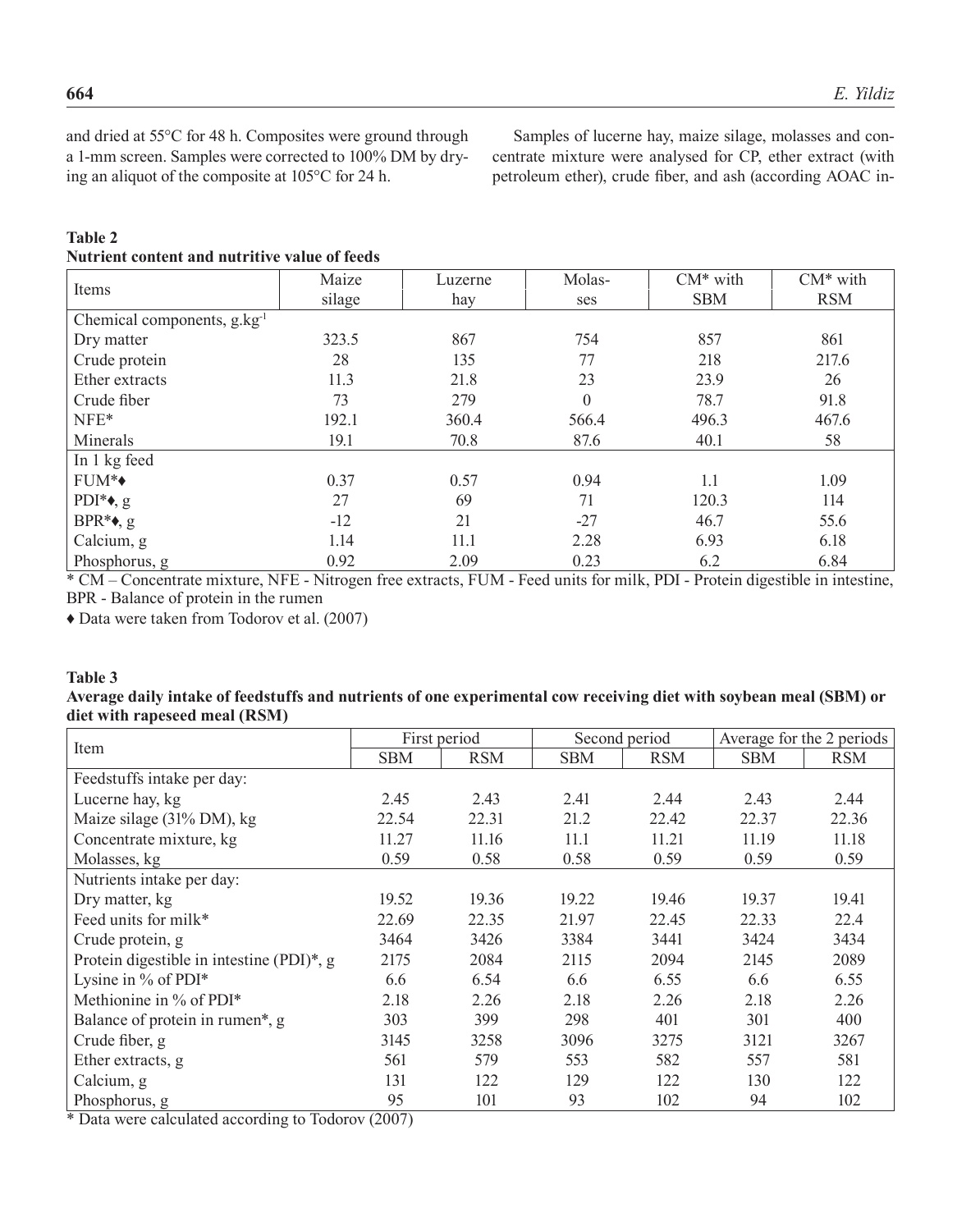ternational 2007). Composition of the TMR was calculated based on results of analyses and quantity of different feeds (lucerne hay, maize silage, molasses and concentrate mixture) in the diets.

Body condition scores on a scale of 1 to 5 (Todorov, 1999) and body weight were recorded approximately 3 h after feeding for 2 consecutive days at the start of the experiment and at the end of each period.

Means of dry matter intake, milk yield, and milk composition were used in statistical analysis. Analysis of variance was conducted using the mixed procedure of SAS (2003). Significance was declared at  $P < 0.05$ .

# **Results and Discussion**

### *Average intake*

Average intake of different feedstuffs, net energy (FUM) and nutrients of the two groups of cows during the two periods and the average for both periods of the trial were very similar, and did not differ significantly ( $P < 0.05$ ) (Table 3).

### *Milk production*

Milk production, milk composition and yield of milk protein, milk fat and lactose did not differ significantly  $(P > 0.05)$ during the two periods of the experiment and depending on dietary protein sources (Table 4). There was а tendency for lower daily yield of milk protein when SBM in the ration of cows was replaced with RSM, but the difference was very

small (about 2%). Equal milk yield with SBM or RSM as a source of supplemental protein in the ration of dairy cows was reported by other authors too (Ipharraguerre and Clark, 2005; Brito and Broderick, 2007; Martineau et al., 2013)

Christen et al. (2010) reported a certain decrease of percentage of milk fat when SBM was replaced with RSM, but in our experiments there was no such difference in fat percentage.

Decreases in body weight during the trial tended to be higher when cows received ration with RSM, than during the period when cows were fed with ration with SBM. The difference was bigger during the first experimental period because of slightly lower feed intake and slightly higher milk yield of cows receiving RSM, compared to those fed ration with SBM. The average difference in changes of live weight of cows during the entire trial was not significant ( $P > 0.05$ ).

### *Feed conversion ratio*

Feed conversion ratio and efficiency of protein utilization for milk production was approximately similar for rations with SBM and RSM during the two periods of trial and on the average for the two periods (Table 5). There was a tendency for better utilization of crude protein in the ration with SBM, but not as the utilization of protein digestible in small intestine was concerned. However, both tendencies were relatively weak (about 2% or smaller differences). The similar efficiency of dry mater, feed units for milk (FUM) and protein in two rations was not considerably affected by changes

#### **Table 4**

**Milk yield and composition, body weight and condition score of experimental cows, fed ration with soybean meal (SBM) and ration with rapeseed meal (RSM)\***

| Items                                       |            | First period |            | Second period | Av. for 2 periods |            |
|---------------------------------------------|------------|--------------|------------|---------------|-------------------|------------|
|                                             | <b>SBM</b> | <b>RSM</b>   | <b>SBM</b> | <b>RSM</b>    | <b>SBM</b>        | <b>RSM</b> |
| Milk yield, kg/day                          | 32.3       | 32.4         | 31.4       | 31            | 31.85             | 31.7       |
| Fat, $\%$                                   | 3.84       | 3.81         | 3.78       | 3.8           | 3.81              | 3.81       |
| Fat, g/day                                  | 1240       | 1234         | 1187       | 1178          | 1214              | 1206       |
| Protein, %                                  | 3.22       | 3.19         | 3.24       | 3.2           | 3.23              | 3.2        |
| Protein, g/day                              | 1040       | 1034         | 1017       | 992           | 1029              | 1014       |
| Lactose, $\%$                               | 4.12       | 4.13         | 4.13       | 4.14          | 4.13              | 4.14       |
| Lactose, g/day                              | 1331       | 1338         | 1297       | 1283          | 1314              | 1311       |
| Body weight (BW) at beginning, kg           | 591        | 595          | 576        | 574           | 584               | 585        |
| Body weight at end of period, kg            | 576        | 574          | 564        | 563           | 570               | 569        |
| BW, g of change/day                         | $-536$     | $-750$       | $-429$     | $-393$        | $-483$            | $-572$     |
| Body condition score at beginning           | 3.1        | 3.2          | 2.8        | 2.7           | 2.95              | 2.95       |
| Body condition score (BCS) at end of period | 2.8        | 2.7          | 2.6        | 2.6           | 2.7               | 2.65       |
| BCS, change during experimental period<br>. | $-0.3$     | $-0.5$       | $-0.2$     | $-0.1$        | $-0.25$           | $-0.3$     |

\* Differences between groups were not significant (P>0.05)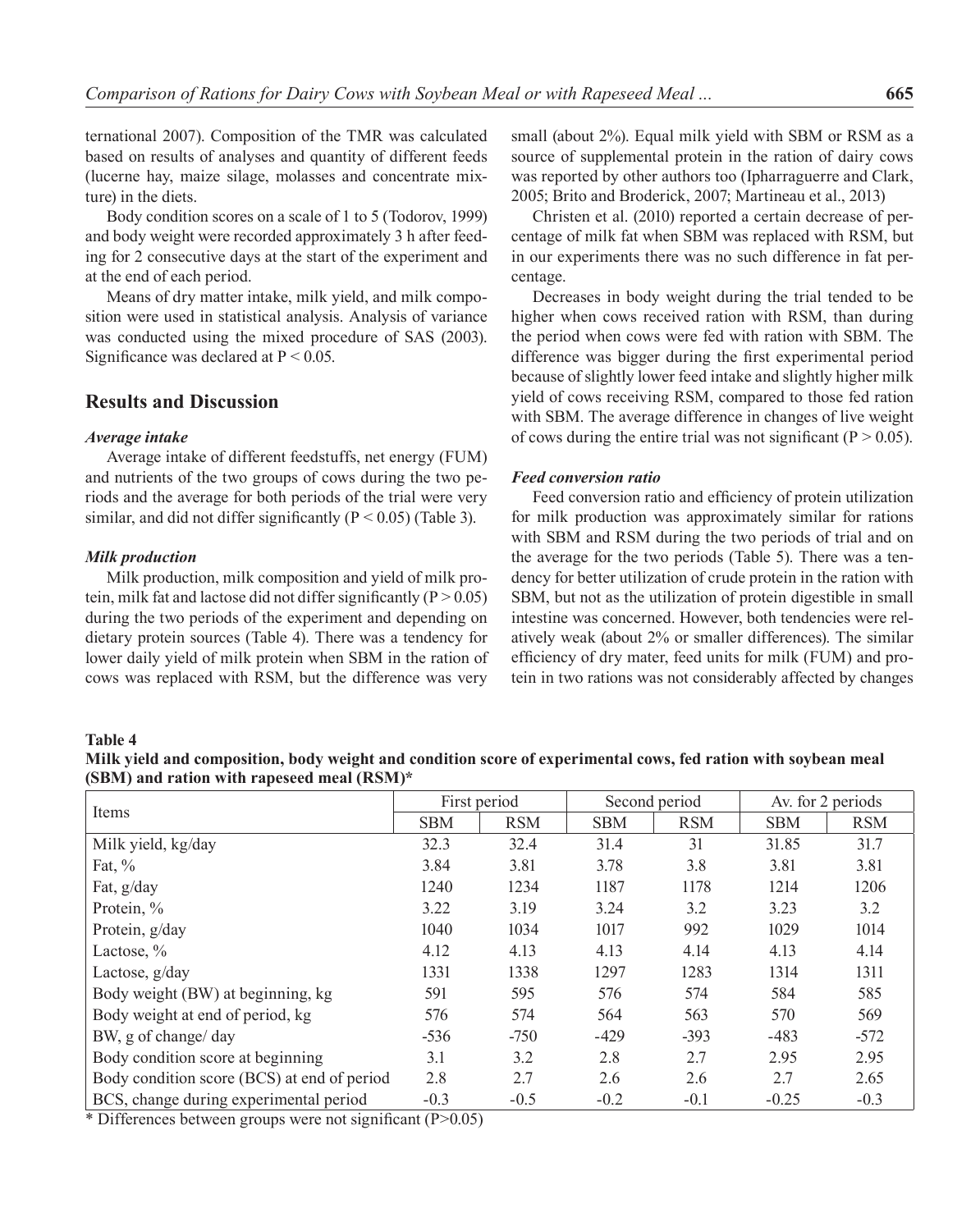in body weight or body condition changes during the experimental period (Table 4).

There were several other experiments reviewed by Yildiz and Todorov (2014) which found equal or even better milk yield of cows receiving RSM than SBM. What is specific in this trial is that main sources of protein in rations were sunflower meal together with small amount of DDGS. Therefore, it was possible to organize feeding of relatively high producing dairy cows only with relatively cheap protein sources (SFM, RSM and DDGS) produced locally in the Balkan region.

There were significant differences in the cost of feeds per cow (Table 6). The lucerne hay and maize silage were produced in the experimental farm, and their costs were used in the calculations. All other components were purchased and their actual prices were taken. Daily rations costs were by  $7 - 9\%$  cheaper when SBM was replaced with RSM. Approximately the same differences were observed for feed cost per 1 kg milk.

# **Conclusions**

Under experimental conditions, when the ration of dairy cows with about 32 kg daily milk yield, consisted of approximately 2.5 kg lucerne hay, 23 kg maize silage, 0.6 kg molasses and 11.5 kg concentrate mixture, with sunflower as the

**Table 5** 

**Dry matter, net energy and protein efficiency in cows receiving ration with soybean meal (SBM) and ration with rapeseed meal (RSM)♦**

|                                                 |            | First period | Second period |            | Av. for 2 periods |            |
|-------------------------------------------------|------------|--------------|---------------|------------|-------------------|------------|
| Items                                           | <b>SBM</b> | <b>RSM</b>   | <b>SBM</b>    | <b>RSM</b> | <b>SBM</b>        | <b>RSM</b> |
| Energy corrected milk (ECM)*, kg/day            | 34.08      | 34.00        | 32.94         | 32.51      | 33.52             | 33.26      |
| ECM/Intake of dry matter                        | 1.75       | 1.76         | 1.71          | 1.67       | 1.73              | 1.71       |
| Feed units for milk/ECM                         | 0.66       | 0.65         | 0.67          | 0.68       | 0.664             | 0.661      |
| Protein in milk/Intake of crude protein         | 0.303      | 0.304        | 0.301         | 0.291      | 0.302             | 0.298      |
| Protein in milk/Protein digestible in intestine | 0.484      | 0.508        | 0.481         | 0.480      | 0.482             | 0.492      |

\* Energy corrected milk =  $0.327 \times$  milk (kg) +  $12.95 \times$  fat (kg) + 7.20  $\times$  protein (kg).

 $\triangle$  Average values for two rations are not different (P>0.05)

### **Table 6 Cost of feeds in ration with soybean meal (SBM) and ration with rapeseed meal (RSM) per cow per day and per 1 kg milk, in Euro**

| Items                            | Cost           | First period |            | Second period |            | Average for the 2<br>periods |            |
|----------------------------------|----------------|--------------|------------|---------------|------------|------------------------------|------------|
|                                  | $\epsilon$ /kg | <b>SBM</b>   | <b>RSM</b> | <b>SBM</b>    | <b>RSM</b> | <b>SBM</b>                   | <b>RSM</b> |
| Component of ration              |                |              |            |               |            |                              |            |
| Lucerne hay                      | 0.09           | 0.221        | 0.219      | 0.217         | 0.22       | 0.219                        | 0.22       |
| Maize silage                     | 0.035          | 0.789        | 0.781      | 0.742         | 0.784      | 0.783                        | 0.783      |
| Molasses                         | 0.22           | 0.13         | 0.128      | 0.128         | 0.13       | 0.13                         | 0.13       |
| Concentrate mixture with SBM     | 0.342          | 3.843        |            | 3.785         |            | 3.816                        |            |
| Concentrate mixture with RSM     | 0.305          |              | 3.404      |               | 3.419      |                              | 3.41       |
| Total cost of ration per cow/day |                | 4.983        | 4.532      | 4.872         | 4.553      | 4.948                        | 4.543      |
| Milk production per cow per day  |                |              |            |               |            |                              |            |
| Milk yield per cow per day, kg   |                | 32.3         | 32.4       | 31.4          | 31         | 31.85                        | 31.7       |
| Energy corrected milk, kg/day    |                | 34.08        | 34.00      | 32.94         | 32.51      | 33.52                        | 33.26      |
| Cost of feeds per 1 kg milk      |                |              |            |               |            |                              |            |
| Milk as it was milked            |                | 0.154        | 0.14       | 0.155         | 0.147      | 0.155                        | 0.143      |
| Energy corrected milk (ECM)      |                | 0.146        | 0.133      | 0.148         | 0.140      | 0.148                        | 0.137      |
| ECM when SBM ration $=100\%$     |                | 100          | 91%        | 100           | 94%        | 100                          | 93%        |